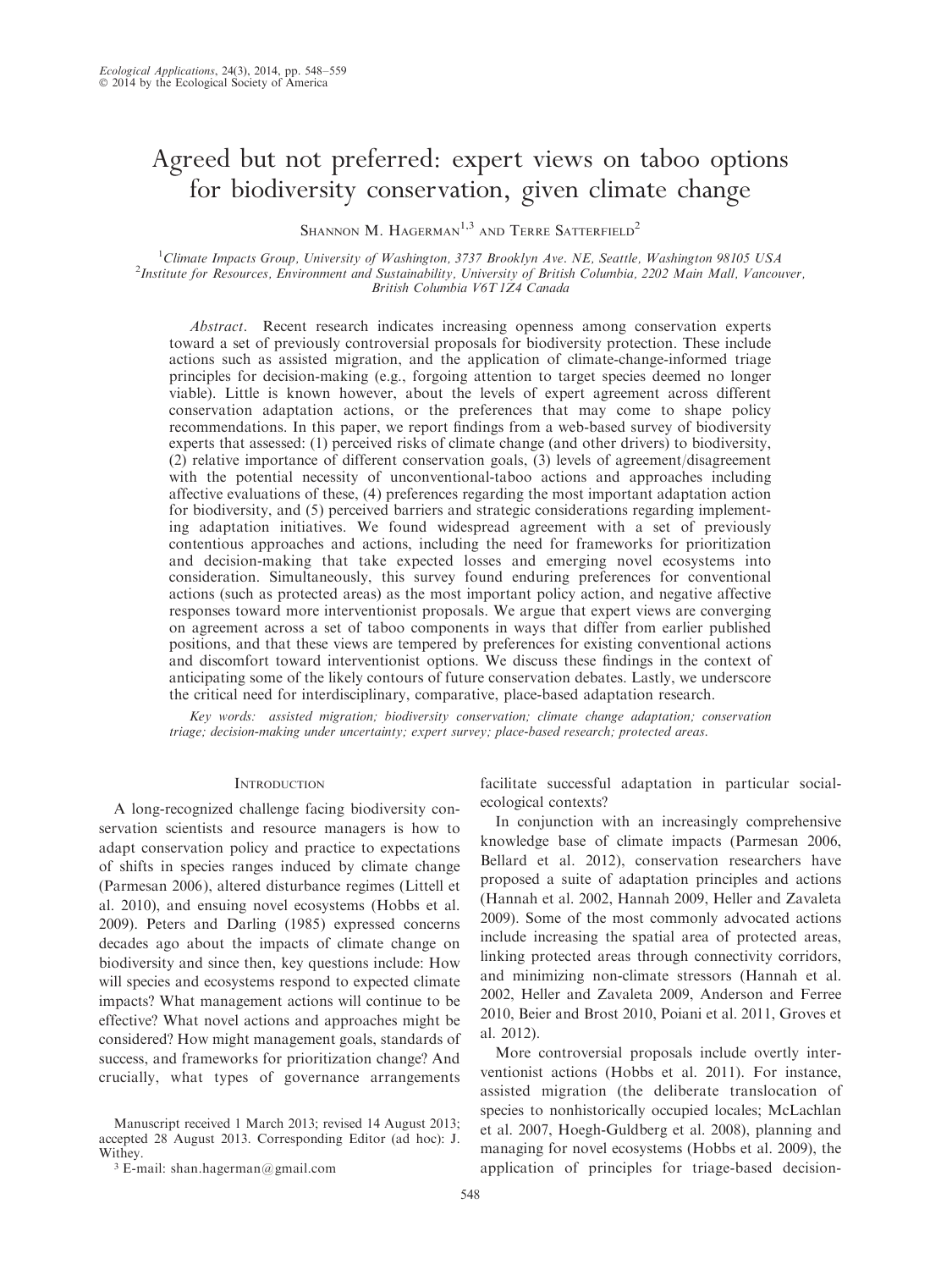making (e.g., forgoing attention to target species or ecological assemblages deemed no longer viable; Baron et al. 2008, Bottrill et al. 2008, Lawler 2009), and the reassessment of conservation objectives more broadly (Hagerman et al. 2010a). While this latter list of actions and approaches remains contentious within conservation circles (Marris 2011), many biologists and ecologists argue that applications of these sorts will be necessary, given expected climate change impacts (e.g., see Baron et al. 2008, Lawler 2009, Hobbs et al. 2011) and doubts about the long-term ecological efficacy of conventional actions such as protected areas (Hobbs et al. 2010, Araujo et al. 2011).

# Categorizing conservation adaptation actions: Ecological, institutional, and decision-making considerations

Conservation adaptation actions such as those we have noted are commonly distinguished in reference to broad ecological goals using the concepts of resistance, resilience, and response (Millar et al. 2007). Resistance actions are those that seek to maintain relatively unchanged conditions. Resilience actions seek to bolster the capacity of systems to absorb some degree of disturbance and foster the long-term persistence of existing conditions. Response actions, in contrast, include efforts to intentionally establish novel ecological assemblages that are anticipated to be better suited to changing conditions (Joyce et al. 2008, Heller and Zavaleta 2009, Glick et al. 2011).

Adaptation actions can further be distinguished by their institutional conventionality. Here, we define conventional actions as those that are advocated irrespective of climate change, embedded within existing institutional rules, norms, and processes for decisionmaking, and that have a history of implementation (protected areas for example). Unconventional (or taboo) actions are those that challenge institutional rules and norms. They tend to be relegated to the fringes of debate in conservation policy-making settings, and have a sparse or contentious history of implementation (assisted migration for example).

Cutting across these ecological and institutional distinctions, adaptation actions of all kinds share at least two policy-relevant features in common. First, decisions about conservation actions considering climate change will always be made under persistent scientific uncertainties. Any potential adaptation action is imprinted with uncertainties relating to its local efficacy and synergistic effects across scales. Scientific inquiry, practical experience, and ideally monitoring, will resolve some uncertainties over time, while new uncertainties will be revealed as the science advances and biophysical conditions and ecological responses continue to change (Morgan and Henrion 1990).

Second, given these prevailing uncertainties, experts (including conservation experts) will continue to be a key source of insight for informing decisions (Morgan et al. 2001, Burgman 2004). Research from the field of behavioral decision-making has shown that expert insights and evaluations of policy actions (such as conservation adaptation actions) are shaped not only by scientific assessments of ecological effectiveness and risk, but also by affective or emotion-based (Loewenstein et al. 2001, Slovic et al. 2004) and normative or valuebased logics, also known as heuristics (Gilovich et al. 2002, Burgman 2004, Kahneman 2011). In considering expert-based policy recommendations for conservation adaptation, it is relevant to understand how this group perceives the risks of climate impacts to biodiversity, the types of goals they view as important, their preferences (and feelings toward) particular policy actions, and their views about information and decision-making in the broader social-political context. By experts, we mean individuals with specialized knowledge (i.e., scientists and practitioners), in this case relating to the implications of climate change on biodiversity conservation.

# Expert assessments of conservation adaptation actions

A handful of studies have examined conservation scientist and manager views in relation to some of the adaptation proposals just outlined. Schliep et al. (2008) surveyed biosphere reserve managers about the risks of climate change to protected areas. Hagerman et al. (2010b) conducted a set of comprehensive interviews to illustrate active (if uncomfortable) engagement with some of the unconventional components of conservation redesign that we have described. Rudd (2011), in part, used verbatim responses from experts interviewed by Hagerman et al. (2010b) to survey conservation scientists on their opinions about policy elements necessary for successful conservation in the future. The latter two studies both report expert agreement with the necessity for climate-informed prioritization or triage, and increased management interventions more broadly. These findings contrast with earlier opinions wherein triage, for instance, is described as ''ethically pernicious and politically defeatist'' (Noss 1996).

The studies by Hagerman et al. (2010b) and Rudd (2011) assessed expert levels of agreement in the abstract. That is, assessments were not linked to particular conservation actions. The findings presented in this paper are part of a larger study designed (1) to quantify levels of expert agreement and preference across a set of specific adaptation actions and approaches (this paper), and (2) to examine the underlying choice logics of expressed judgments across specific actions (Hagerman and Satterfield 2013).

The dependent variables measured here derive from previous research, as well as the literature on risk and decision-making under uncertainty. We measured: (1) perceived risks of climate change (and other drivers) to biodiversity, (2) relative importance of different conservation goals, (3) levels of agreement/disagreement with the potential necessity of unconventional-taboo actions and approaches, including affective evaluations, (4) preferences regarding the most important adaptation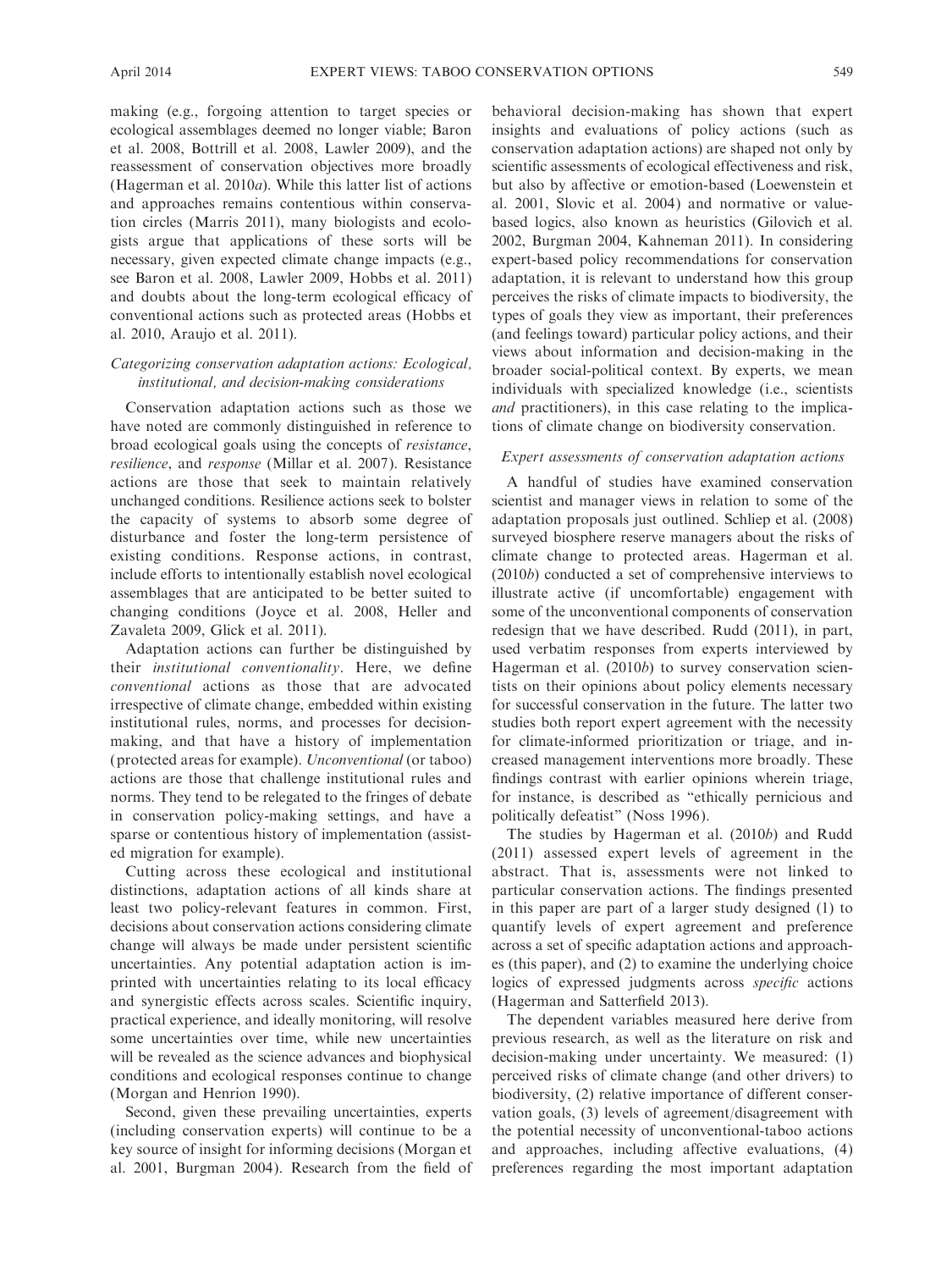action for biodiversity, and (5) perceived barriers and strategic considerations regarding implementing adaptation initiatives. Given previously reported indications of evolving views among conservation experts, our central hypothesis is that experts will report high levels of agreement with a set of historically taboo options, but when presented with specific options, preferences will default to, or remain aligned with, conventional approaches.

By quantifying expert perceptions of climate-related risks, levels of agreement with controversial approaches, and views about implementation, this paper contributes a more comprehensive understanding of the perspectives of this group of experts who play an important role in conservation decision-making under uncertainty. This analysis is not designed to advance the literature on risk and behavioral decision-making, but rather to add insight to the problem-defined field of conservation adaptation.

#### **METHODS**

#### Survey design and analysis

Between December 2010 and January 2011, we conducted a web-based survey (eSurveyCreator.com) of expert views about biodiversity conservation, given climate impacts. Individual survey questions were derived from previous interview-based research (Hagerman et al. 2010b), which also served as pilot interviews for this study. We used Likert-style survey items (statements or questions that respondents evaluate from a provided closed-ended response scale). Our survey also measured the following independent variables: demographic characteristics (including gender, age, and political perspective) and professional characteristics (including affiliation and type of ecological expertise); see Appendix A. Statistical analysis was conducted using JMP version 10.0.2 (SAS Institute 2012). Chi-square analysis and one-way analysis of variance was used to characterize interactions between dependent and independent variables. The wording of the individual questions associated with these topics is presented alongside the results. The survey is available in Appendix B.

#### Sample frame and implementation

We obtained a globally representative sample of conservation experts in two steps. First, we identified a total set of ''climate impacts and biodiversity'' journal articles ( $n = 1164$ ) within the ISI Web of Knowledge database (through 19 March 2010) using a set of search terms developed for this purpose. The search terms were created using a literature review across three fields: (1) Climate Change Impacts: Predictions, (2) Climate Change Impacts: Observed Biotic Responses, and (3) Conservation Planning and Management. We then created a Boolean search thread and conducted a pilot search to test that the terms captured climate change adaptation research without also including those that used climate as a rationale but not object of empirical inquiry. Individuals for inclusion in the survey were further narrowed to include primary authors (of at least one article), and secondary and tertiary authors (of more than one article) ( $n = 573$ ). From this,  $n = 488$  usable email addresses were identified.

In addition to the globally representative sample just described, we sought to draw from the conservation adaptation expertise that exists across the Pacific Northwest (PNW). To do so, we constructed a regional sample frame of experts involved in climate adaptation activities relating to species and ecosystem management in Washington State and British Columbia. To be eligible, individuals had to have been involved in a recent (within 5 years) government, nongovernmental organization (NGO), and/or university-sponsored adaptation planning workshop ( $n = 116$ ). Combining global and regional populations  $(488 + 116)$ , this process identified a total of 604 conservation experts. In total, 160 individuals participated in the survey for a response rate of 26.5%, which is consistent with parallel surveys of experts conducted on different topical domains (Lyytimaki and Hilden 2011, Quijas et al. 2012). Sample sizes for different questions varied because not all respondents answered all questions.

The full sample thus includes a systematically identified, globally representative sample of conservation experts (including those working for NGOs), enhanced by a regional sample of conservation experts affiliated with a range of resource management and NGO agencies. This strategy yields a globally representative sample that includes academic and NGO experience, and leverages the adaptation expertise that characterizes the PNW region (i.e., adaptation work by Eco-Adapt, Washington Department of Fish and Wildlife, the U.S. Forest Service, and The Nature Conservancy in this region).

Our sample is representative of a relatively narrow definition of academic and practitioner experts, and thus excludes local, traditional, and citizen experts, among others. In the discussion portion of this article, we evaluate the sampling approach taken here and identify opportunities for future research that would include a broader range of expertise.

The survey was pilot tested with graduate students, practicing biologists, and practitioners. Invitations to participate in the survey were sent by an e-mail that included a description of the study, information about anonymity and consent, and a link to the survey. Initial invitations were sent in early December 2010. Following a modified ''Dillman schedule'' (Dillman 2000), two reminder e-mails were sent before the survey closed in January 2011.

# Demographic and professional characteristics of respondents

The distribution of responses between the global and regional sample did not vary across questions. Analyses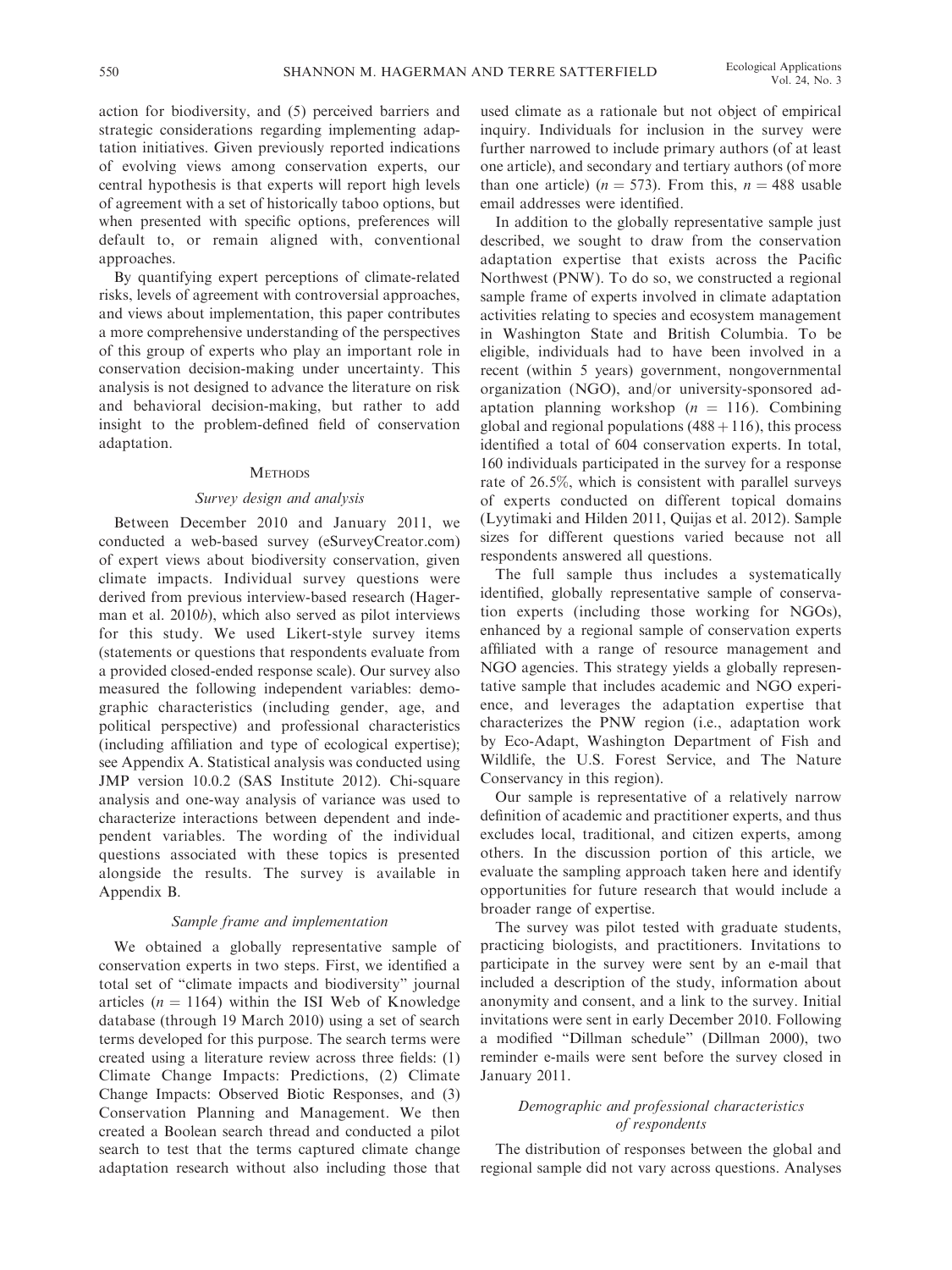$\blacksquare$  High

□ Moderate

 $\blacksquare$  Low

■Don't know

■ Very high



FIG. 1. Response to survey question: Globally, over the next 30-40 years, what degree of impact (direct and indirect) do you expect climate change will have on the following ecological patterns and processes? For each pattern or process, n varies from 100 to 135. Response categories in the horizontal bars go from ''very high'' on the far left to ''don't know'' on the far right. Numbers inside the bars are the percentage of respondents selecting a particular response. Responses of 2% or less do not have a number label.

presented here use the pooled sample. Similarly, we found no significant differences between individuals who identified their primary role as "researcher" ( $n = 102$ ) and those who identified as "practitioner" ( $n = 39$ ) (19) did not indicate their professional group) for gender, political perspective, or preferences for most important action.

The majority of respondents were 40 years of age or older (68%); 48% were female. The predominant political perspective across the sample was liberal (58%), with only 2% identifying as conservative (25% identified as moderate and 15% identified as other). Almost 50% had been involved in climate change adaptation for less than 10 years. Reflecting the sample population, the majority of participants (72%) identified their primary work role as researcher/scientist. Similarly, the majority of participants (68%) held doctorate degrees. Of those with doctorate degrees, the following broad disciplines were represented: ecology/conservation (39%); general biology (31%); environmental science/resource management (19%); marine/aquatic (10%). Overall, the majority of participants work in terrestrial ecosystems (67%), with 20% working in marine and coastal areas, 12% in freshwater, and 1% in urban. The primary location of climate-related work was as follows: North America (63%), EU/Asia (22%), Global South (14%). Additional details are available in Appendix C.

## **RESULTS**

# Climate and other drivers of ecological change

The survey began with questions about climate change in general, and climate change risks relative to other drivers. Virtually all respondents agreed that climate change will impact species and ecosystems within the next 30–40 years, and that these impacts will be expressed across a wide range of ecological patterns and functions (Fig. 1). At the same time, respondents ranked climate change behind a handful of other drivers (e.g., such as habitat loss and degradation) in terms of their current impact (Fig. 2). Moreover, many respondents indicated concern that the pursuit of adaptation initiatives detracts attention from addressing these more immediate drivers. The specific details will be described.

A full 97% ( $n = 135$ ) of respondents "agreed" or ''strongly agreed'' with the statement that: ''Climate is changing on a multi-decadal scale," and 99% ( $n = 136$ ) either "agreed" or "strongly agreed" with statement that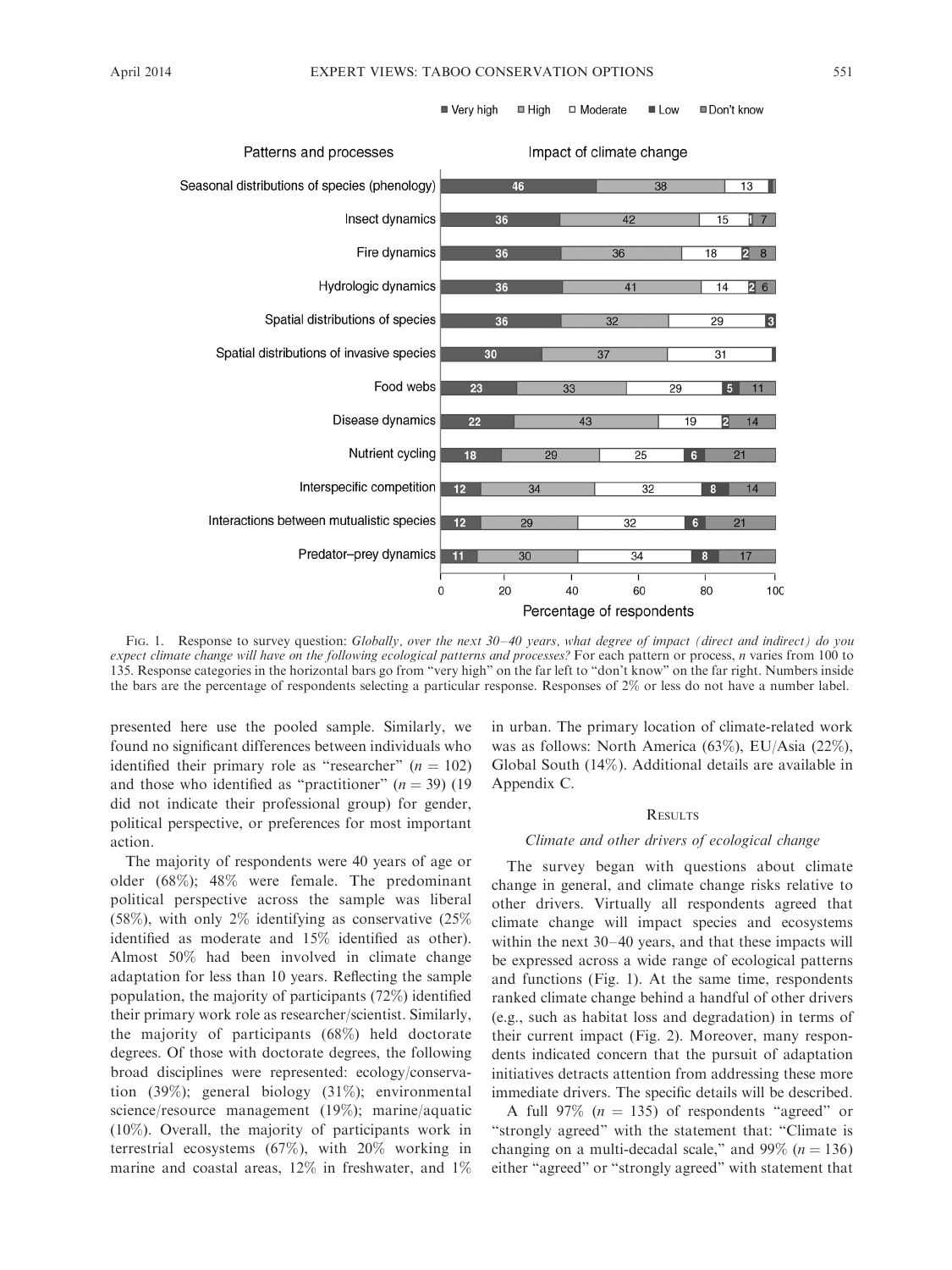

FIG. 2. Response to survey question: For the following drivers of change, what is the current intensity of impact on species and ecosystems? For each driver, n varies from 100 to 135. Response categories in the horizontal bars go from "very high" on the far left to "don't know" on the far right. Numbers inside the bars are the percentage of respondents selecting a particular response. Responses of 2% or less do not have a number label.

''Changes in climate will substantially impact species and ecosystems over the next 30–40 years.'' Respondents indicated that climate change is expected to have varying degrees of impact for different ecological patterns and processes (Fig. 1). From a given list of 12 ecological patterns and functions, the greatest expected impacts (with 67–84% of respondents selecting ''very high'' or ''high'' degree of impact) were associated with phenology, insect dynamics, fire dynamics, hydrological dynamics, and spatial distributions of species including invasive species. Of this subset of impacts, 0–8% of respondents selected ''don't know'' as their response. Impacts on food webs, disease dynamics, and interspecific interactions including mutualistic interactions received relatively lower impacts rankings (with 41– 65% of respondents selecting ''very high'' or ''high degree'' of impact). This subset of impacts was associated with a greater percentage  $(11–21\%)$  of "don't know'' responses.

Respondents also assigned different perceived intensities to a set of eight potential drivers of ecological change, including climate change (Fig. 2). Climate change ranked as the fourth most currently intense driver, behind habitat loss and degradation, industrial scale-harvesting, and urban expansion. Approximately one-third of respondents (32%,  $n = 133$ ) "strongly agreed'' (5%) or ''agreed'' (27%) that ''local and regional efforts to adapt to climate change impacts detract from the need to address more immediate drivers of ecological change (e.g., habitat loss).''

#### Conservation goals

While a minimum of 75% of respondents ranked the full list of a given set of nine conservation goals as "important" or "extremely important," explicit biophysical goals received relatively higher rankings than did goals equated with economic benefits or community well-being (Fig. 3). For instance, many more respondents rated maintaining ecological processes as an "extremely important" conservation goal compared to protecting culturally or economically significant species, or maintaining sustainable livelihoods of local communities. Preserving wilderness and protecting species at risk ranked second and third overall, respectively.

### Views on specific components of taboo actions

This survey confirms the changing state of expert views regarding a set of previously taboo conservation actions and approaches (Hagerman et al. 2010b, Rudd 2011). Experts surveyed here overwhelmingly agreed with the limits to active management, and thus the need for revised prioritization schemes and metrics of conservation success in light of shifting species ranges and emerging non-analogue ecosystems (Fig. 4). Simultaneously, the survey found that respondents were roughly divided about how negatively they feel about interventionist actions. Moreover, a majority of respondents continue to prefer conventional actions as the most important actions, and indicate the importance of strategic considerations in expressing their views in a public forum.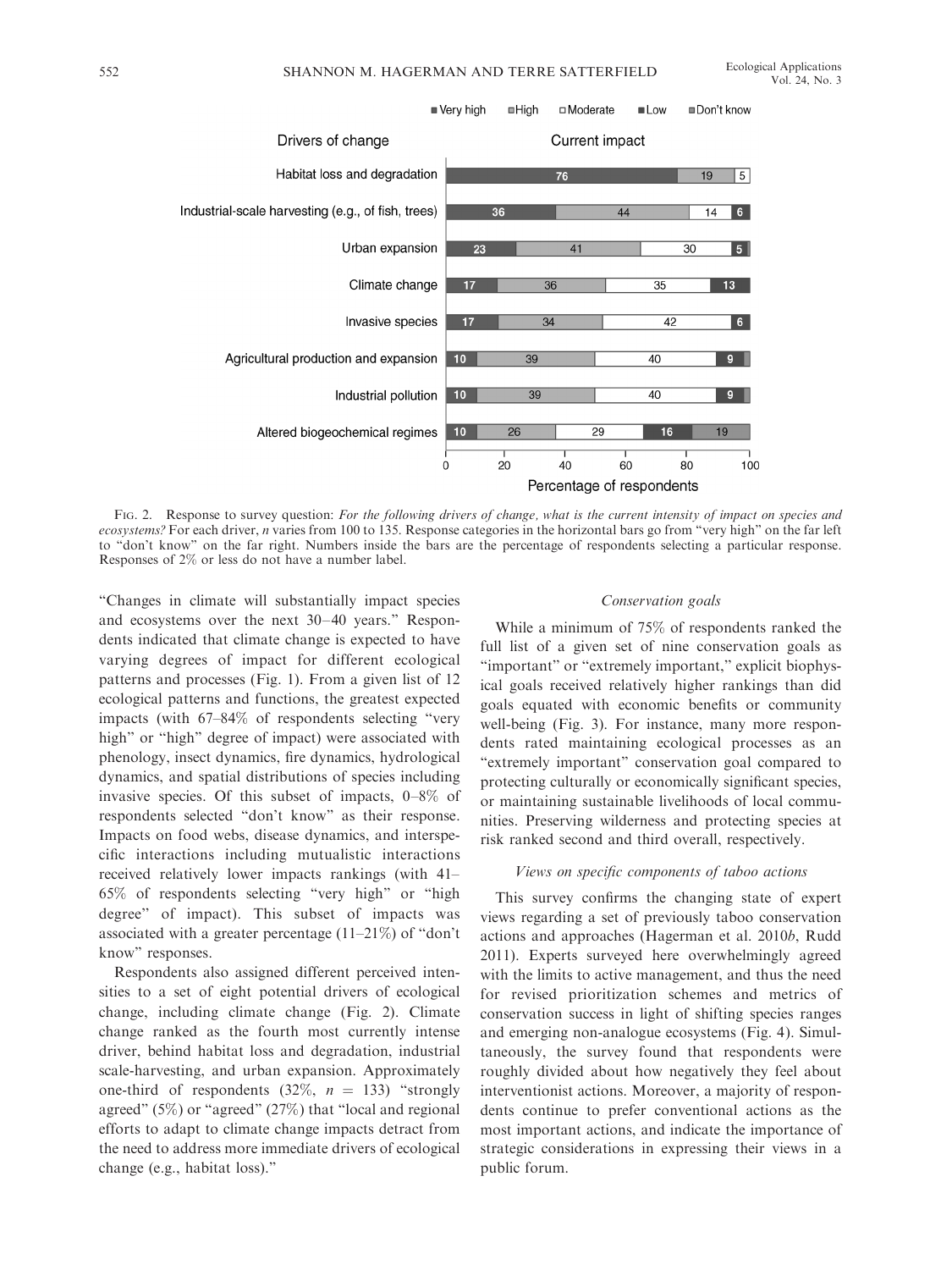

FIG. 3. Response to survey question: Generally speaking, how important are the following conservation goals to you personally? For each goal, n varies from 128 to 136. Response categories in the horizontal bars go from "extremely important" on the far left to ''don't know'' on the far right. Numbers inside the bars are the percentage of respondents selecting a particular response. Responses of 2% or less do not have a number label.



FIG. 4. Expert views across a set of previously contested taboo considerations for conservation. Exact wording for each survey question and number of responses  $(n)$  is as follows. (a) *Decision guidelines for prioritizing investments in species and ecosystems will* need to be revised in consideration of climate change impacts  $(n = 129)$ . (b) Given climate change and other drivers, even the best informed active management strategies will not be able to retain some species  $(n = 130)$ . (c) Given climate and other drivers, current metrics of success (e.g., the persistence of specific species or ecosystem types in specific places) will need to be revised ( $n = 126$ ). (d) Given climate and other drivers, the use of historical baselines as guidelines to conservation and restoration targets will become less ecologically relevant ( $n = 131$ ). (e) Given climate and others drivers, definitions of nonnative species will need to be revised ( $n = 128$ ). Response totals may not add to 100 because a small number of respondents selected the ''prefer not to say'' response option. These responses are excluded. Response categories in the horizontal bars go from ''strongly agree'' on the far left to ''strongly disagree'' on the far right. Numbers inside the bars are the percentage of respondents selecting a particular response. Responses of 2% or less do not have a number label.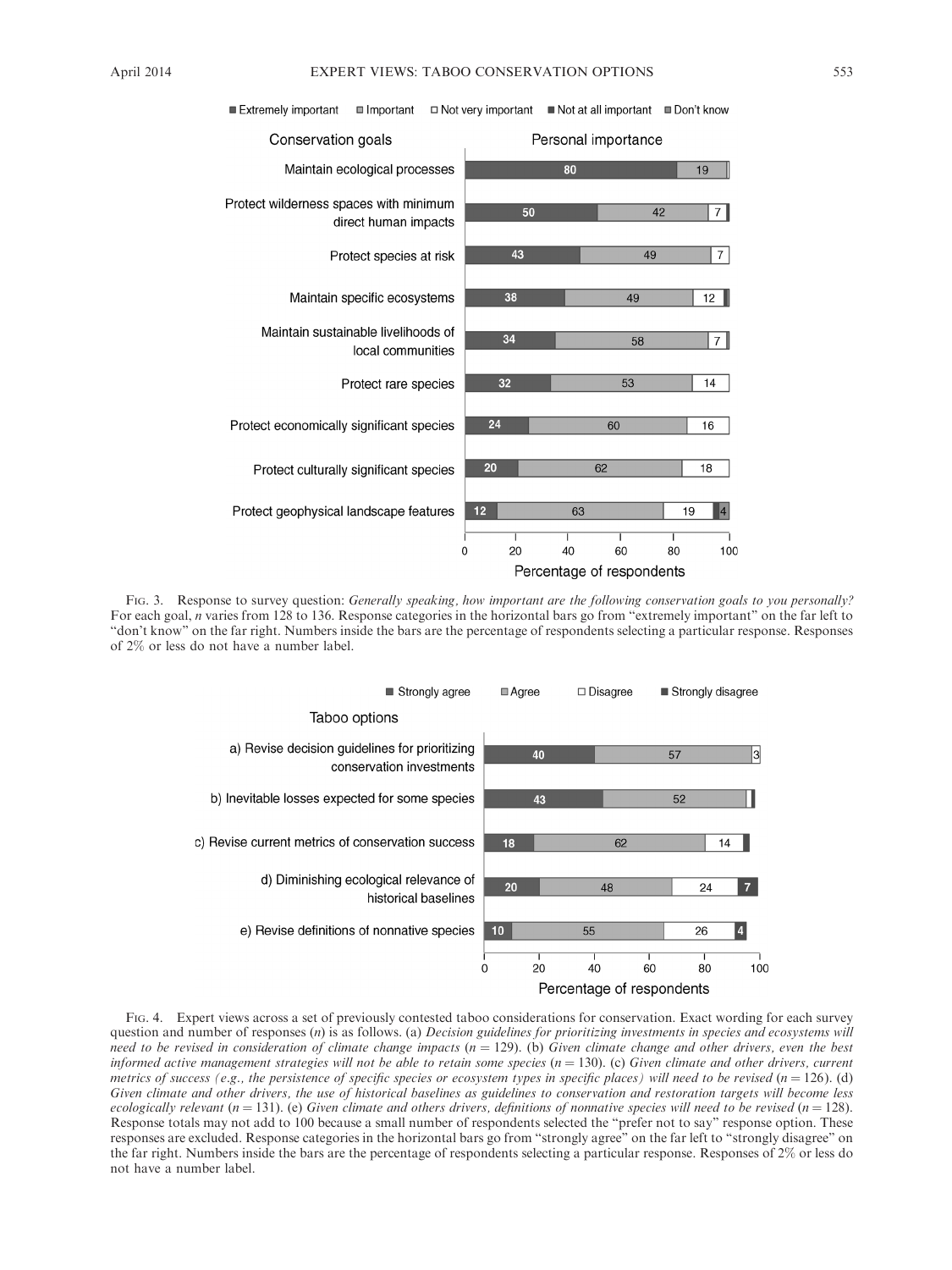TABLE 1. Views about the most important conservation adaptation action ( $n = 116$  respondents) in response to the survey question: Of the following actions, which one do you think is the most important for conserving species and ecosystems in an era of climate change?

| Percentage<br>of respondents |
|------------------------------|
| 36                           |
| 24                           |
| 22                           |
| 13                           |
| 3                            |
| 2                            |
|                              |

With respect to the sufficiency or not of existing conservation frameworks in light of climate impacts, 90% ( $n = 128$ ) of respondents either "disagreed" (71%) or ''strongly disagreed'' (19%) with the statement that ''Existing frameworks for adaptive management (managing ecological systems through a structured and iterative process of learning by doing) will be sufficient to protect and manage species and ecosystems given climate change.'' Levels of agreement across a set of potential elements of conservation redesign varied (Fig. 4). Respondents were nearly unanimous in their agreement or strong agreement that ''guidelines for prioritizing investments in species and ecosystems will need to be revised considering climate change impacts'' (97%,  $n = 129$ ; Fig. 4a). Similarly, the majority of respondents ''agreed'' or ''strongly agreed'' with the statement that ''Even the best informed active management strategies will not be able to retain some species'' (95%,  $n = 130$ ; Fig. 4b), and that "given climate change" and other drivers, current metrics of success (e.g., the persistence of specific species or ecosystem types in specific places) will need to be revised" (80%,  $n = 126$ ; Fig. 4c).

There was slightly more variation in response to questions about the relevance of historical baselines and definitions of native species. A slight majority of respondents (68%,  $n = 131$ ) "agreed" or "strongly agreed'' that ''the use of historical baselines as guides to conservation and restoration targets will become less ecologically relevant" (Fig. 4d). Similarly,  $(65\%, n=128)$ "agreed" or "strongly agreed" that "given climate and other drivers, definitions of nonnative species will need to be revised'' (Fig. 4e).

By contrast, when asked to choose the most important conservation action from a given option set of six conservation actions, including two unconventional actions, 90% of respondents judged one of the four conventional actions (reduce non-climate stressors, include biodiversity objectives in off-reserve areas, extend the spatial coverage of protected areas, and connect protected areas through connectivity corridors) as ''the most important conservation action given climate impacts'' (Table 1). Moreover, 56% reported "very negative"  $(12\%)$  or "negative"  $(44\%)$  "...feelings about strongly interventionist active management actions (e.g., species introductions) in conservation areas''  $(n = 127)$ . Based on an analysis of mean scores, researcher experts were significantly more likely to indicate negative feelings about interventions relative to practitioner experts ( $P = 0.0323$ ,  $n = 127$ ). Additionally, across the full sample, female respondents were more likely to indicate negative feelings about interventions relative to male respondents ( $P = 0.0335$ ,  $n = 114$ ). No differences were detected across employer group, political perspective, age, or feelings toward interventions broadly. Lastly, respondents overwhelmingly (85%,  $n = 124$ ) indicated that strategy plays a "very important" (46%), or "important" (39%) role "when publicly expressing their views about various adaptation actions.''

# Information and decision-making under uncertainty and implementation

We asked a subset of respondents who reported that some aspect of their job involves ''management, planning, or land-use decision-making" ( $n = 60$ ) about the types of information they use to inform their work; their views on decision-making under uncertainty; and the barriers they face in designing and implementing adaptation strategies and actions. The findings reveal a common contradiction at the nexus of science and decision-making. On the one hand, respondents indicate widespread agreement with the need for ''decisionmaking under uncertainty.'' On the other hand, a lack of scientific information is indicated as a major barrier to adaptation. Further, this particular set of findings highlights the importance of attending to barriers that can be classed as ''human dimensions.''

The most commonly used sources of information (with  $>50\%$  reported usage) from a provided set of 12 were vulnerability assessments (78%), case studies (78%), expert panels (68%), scenario planning (63%), and traditional and local knowledge (57%; Table 2). Comparatively less common were tools such as dynamic global vegetation models (30%) or climate-driven hydrologic projections (42%). The most commonly reported limitations to adaptation were ''lack of information on synergistic impacts,'' ''political and/or regulatory uncertainties,'' ''conflicting objectives of agencies and stakeholders,'' ''lack of climate impacts at relevant spatial scales,'' and ''lack of institutional support'' (Table 3). Although respondents cited lack of information relating to climate impacts as a limiting barrier to implementation, 84% of respondents simultaneously either ''strongly agreed'' (51%) or ''agreed'' (33%) that ''adaptation decisions will need to be made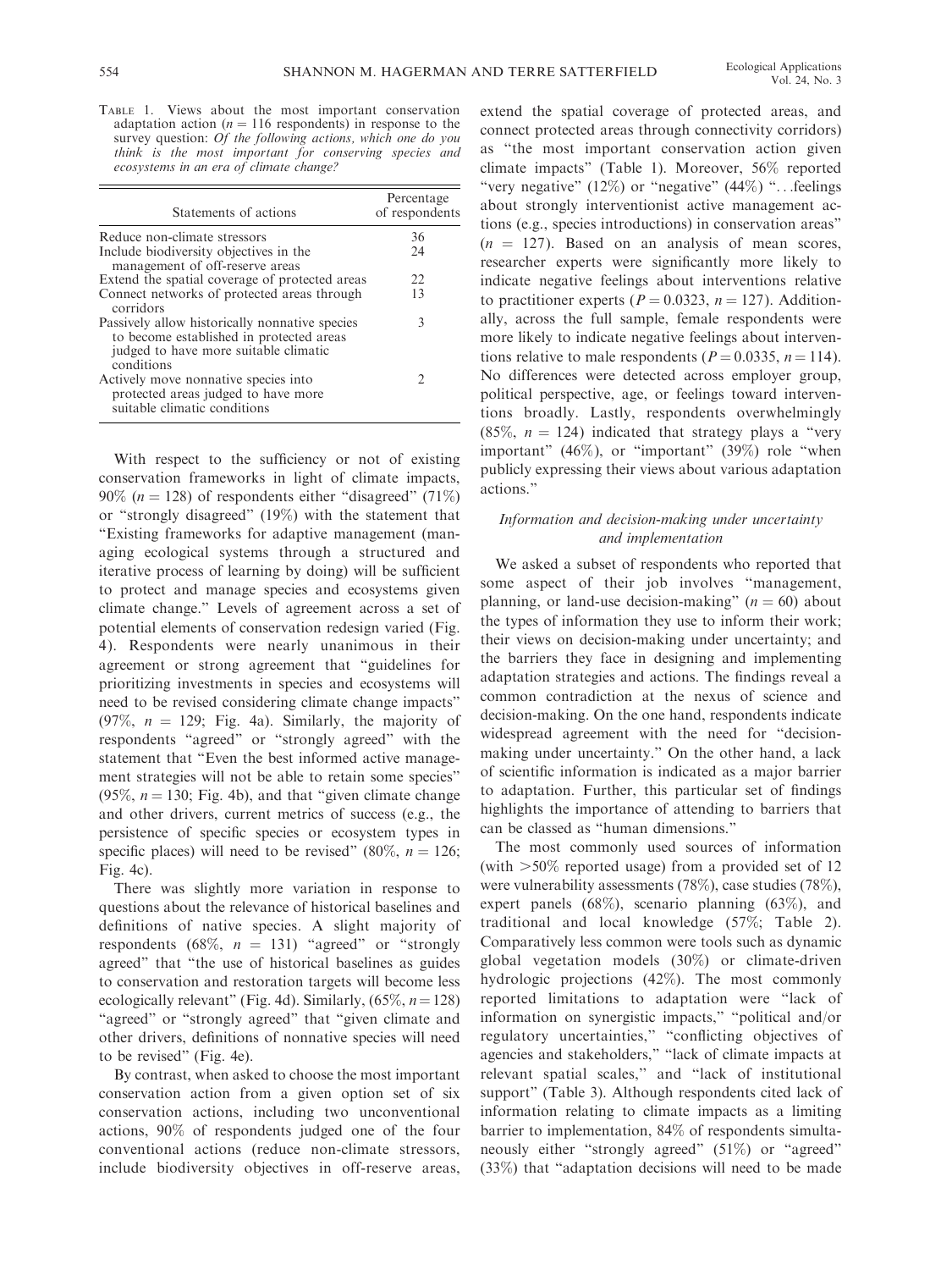TABLE 2. Information used by the subset of respondents  $(n =$ 60) who report that some aspect of their job involves ''management, planning, or land-use decision making.''

| Source of information                      | Percentage<br>of respondents |
|--------------------------------------------|------------------------------|
| Species vulnerability assessment           | 78                           |
| Case studies                               | 78                           |
| Expert panels                              | 68                           |
| Scenario planning                          | 63                           |
| Traditional and local knowledge            | 57                           |
| Eco-regional assessments                   | 50                           |
| Species-traits assessments                 | 50                           |
| Bioclimate (niche) modes (species level)   | 48                           |
| Habitat suitability model                  | 48                           |
| Bioclimate (niche) modes (ecosystem level) | 47                           |
| Climate-driven hydrologic projections      | 42                           |
| Dynamic vegetation growth models           | 30                           |

Note: Responses were to the survey question: In practice, which (if any) of the following sources of information do you apply to decision-making in your work? Check all that apply.

under conditions of persistent scientific uncertainties'' (n  $= 120$ .

#### **DISCUSSION**

The central finding of these results is the nearunanimous agreement of experts with a set of unconventional policy recommendations heretofore considered taboo to the extent that these include triage principles for decision-making, and managing for novel (not historical) ecosystems. Simultaneously, approximately half of the respondents indicate feeling negatively toward interventions such as assisted migration, and indicate a preference for conventional actions (e.g., reduce climate stressors or expand protected areas), as the most important conservation action, given climate change. This measured widespread agreement with climate-informed triage principles, and their suggestion of the need for unconventional actions, is a significant finding in its own right. At the same time, for many respondents, these views were tempered by a sense of discomfort associated with explicit interventions that were logically consistent with unconventional actions, and preferences for actions that are aligned with conventional approaches. Four topics arise for discussion in the context of understanding the implications of these findings for the evolution of biodiversity conservation in a warming world.

# A convincing mandate for adaptation planning

Conservation experts were unequivocal in their assessment of the existence of climate change, and its anticipated wide-ranging impacts on ecological patterns and processes at times scales relevant for decisionmaking. The majority also agreed that current frameworks for adaptive management were insufficient for responding to climate change, indicating a convincing basis to pursue anticipatory adaptation. However, onethird of respondents worried that efforts to adapt to climate change detract from addressing more immediate drivers of change. This concern underscores the challenge of conservation broadly, given the need to address the impacts of historical (e.g., past harvesting practices) and current drivers (e.g., habitat loss and degradation) in the immediate term and within constrained budgets and shrinking human resources.

The unique formal and informal institutional rules and commitments of different land management agencies and conservation institutions will play an influential role in shaping their capacity to adapt to climate change, given perennially limited resources. Some conservation organizations, for instance, have leveraged climatebased concerns to secure additional resources for existing institutional commitments (e.g., to protected areas). This is exemplified by the approach of Conservation International (CI), which used a climate-based (specifically carbon) rationale to lobby for increased protected areas targets within the Convention on

TABLE 3. Views about limitations to implementing climate change adaptation among the subset of respondents ( $n = 60$ ) who report that some aspect of their job involves "management, planning, or land-use decision making.''

|                                                                    | Responses indicating<br>"extremely limiting" |                  |
|--------------------------------------------------------------------|----------------------------------------------|------------------|
| Response item                                                      | or "limiting" $(\%)$                         | $\boldsymbol{n}$ |
| Lack of information about synergistic impacts                      | 85                                           | 58               |
| Political, regulatory, and legal uncertainties                     | 76                                           | 56               |
| Conflicting objectives of agencies and stakeholders                | 76                                           | 57               |
| Lack of climate impacts information at relative scales             | 65                                           | 58               |
| Lack of institutional support                                      | 63                                           | 57               |
| Scientific uncertainties: ecological impacts of adaptation actions | 62                                           | 58               |
| Restrictive legislation/regulation                                 | 57                                           | 53               |
| Lack of climate impacts information for my system of interest      | 57                                           | 56               |
| Too busy with other work priorities                                | 55                                           | 52               |
| Difficulties deciding what to manage for                           | 45                                           | 58               |
| Restrictive agency mandate                                         | 45                                           | 52               |

Notes: Responses were to the survey statement: Please indicate the degree to which the following items limit/do not limit your progress towards developing or implementing adaptation strategies for conserving and managing species and ecosystems. The scale used was not at all limiting, not very limiting, limiting, extremely limiting, or no answer.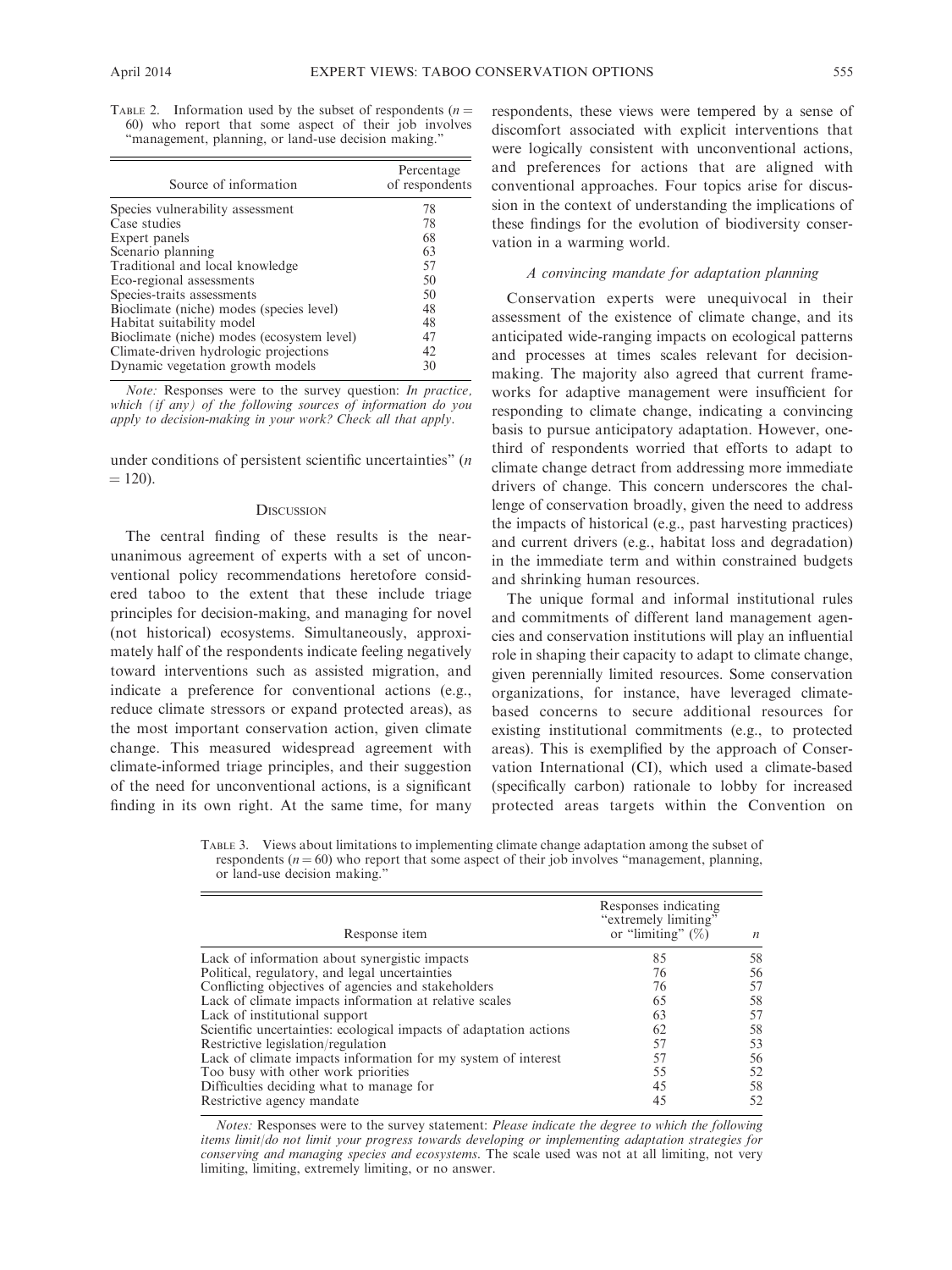Vol. 24, No. 3

Biological Diversity (Hagerman et al. 2012), an effort that was arguably successful, given its consistency with prevailing institutional commitments (to protected areas) and norms (i.e., an aversion to intervention).

In contrast, current institutional rules and commitments of agencies such as the U.S. Forest Service (USFS) provide comparatively less opportunity to leverage climate-based concerns to explicitly motivate action. Despite a national mandate to respond to climate change on forest lands, and a wealth of information about adaptation in forested ecosystems, management-level activities within the USFS continue to be driven by the need to meet budget targets (i.e., board feet, miles of stream restored), regulatory obligations (i.e., to National Environmental Policy Act, Endangered Species Act, Clean Water Act), and immediate, non-climate issues (e.g., road access and management including culvert repair, and grazing).

These examples illustrate how responses to climate change are shaped by, and commonly reinforce, existing institutional rules and commitments. With time, and severity of impacts, however, these rules and commitments may come to be modified to include the acceptance of previously rejected pathways and actions.

# Taboo thinking: expert agreement vs. preference

Our findings provide a detailed characterization of conservation experts' views that both reinforce and contradict the conclusions of related studies. Specifically, our findings are only partially consistent with Rudd's (2011) recent survey of experts. The latter study reported a ''consensus'' of views on some previously controversial conservation approaches and actions. Our survey detected similar agreement among experts regarding unconventional, taboo approaches to conservation (Fig. 4). Yet, it also found that when experts were asked to make explicit their commitment to the importance of various actions, preferences for conventional actions prevailed (Table 1). One might expect, therefore, that the focus of expert advocacy in conservation policy settings will continue to reinforce the promotion of existing (conventional) actions. This interpretation is consistent with at least two lines of evidence. The first comes from within this survey, where the vast majority of respondents indicate that strategy plays a very important role when publicly expressing their views about various adaptation actions. Previous research indicates that some conservation scientists are concerned that publicly expressing the need for interventionist actions or triage principles—however necessary they may be—is a slippery slope to apathy and reduced resources for conservation action (Hagerman et al.  $2010c$ . The second piece of evidence derives from systematic observations made at recent international forums for conservation governance (e.g., The World Conservation Congress of the International Union for the Conservation of Nature and the Convention on Biological Diversity). There, as in other conservation

forums, tensions surrounding expectations of success by conventional actions (such as protected areas) are occasionally voiced within technically focused sessions, but typically are quickly dismissed in favor of bolstering support for these same actions (Hagerman et al. 2012).

Still, the observed majority agreement with the set of taboo components sits in stark contrast to earlier published statements, and thus elucidates some of the shifting contours of the conservation policy landscape. Navigating these shifts in the service of protecting biodiversity to the greatest possible extent will require the integration of perspectives from disciplines that span the natural and social sciences.

# Process goals amid static regulations and enduring values

This sample of conservation experts assessed the full list of potential conservation goals as important to varying degrees. However, it is noteworthy that relatively higher importance rankings were assigned to "maintaining ecological processes" ("ecosystem function'' in Rudd 2011). This finding reflects the scientific literature on the key role of ecological processes for maintaining particular ecological patterns on the landscape as well as broader agency-wide directives to manage for ecological processes and function (e.g., British Columbia Ministry of Forests, Parks Canada, USFS).

Ecological processes aside, the conservation of iconic values such as those captured by the idea of wilderness or the possible charisma of endangered species (aka ''species at risk'') ranked second and third highest in importance. This combined importance of ecologically functional, and wilderness and species values reveals the multiple and sometimes competing objectives that motivate conservation activities. It also points to some of the fault lines that afflict efforts to manage for ecological processes within a regulatory landscape that is imprinted by enduring preservationist values and driven by objectives to maintain specific species and conditions.

# Decision-making and the malleable role of scientific uncertainties

Lastly, the finding that scientific uncertainties (in this case those relating to regionally specific climate impacts and synergistic interactions) are viewed as barriers or limits to adaptation reflects an oft-observed paradox at the climate science/decision-making interface. That is, even though land and resource managers have always made decisions with scarce and/or uncertain knowledge, and widely agree with the need for decision-making under uncertainty, a lack of scientific information is typically cited as an influential barrier to action. This might be explained by the fact that, among a sample of scientifically trained practitioners, no matter how robust the science is, there will always be a desire for more data and less uncertainty, and thus a standing tendency to indicate scientific uncertainty as a barrier, irrespective of the actual influence (or not) of uncertainty on the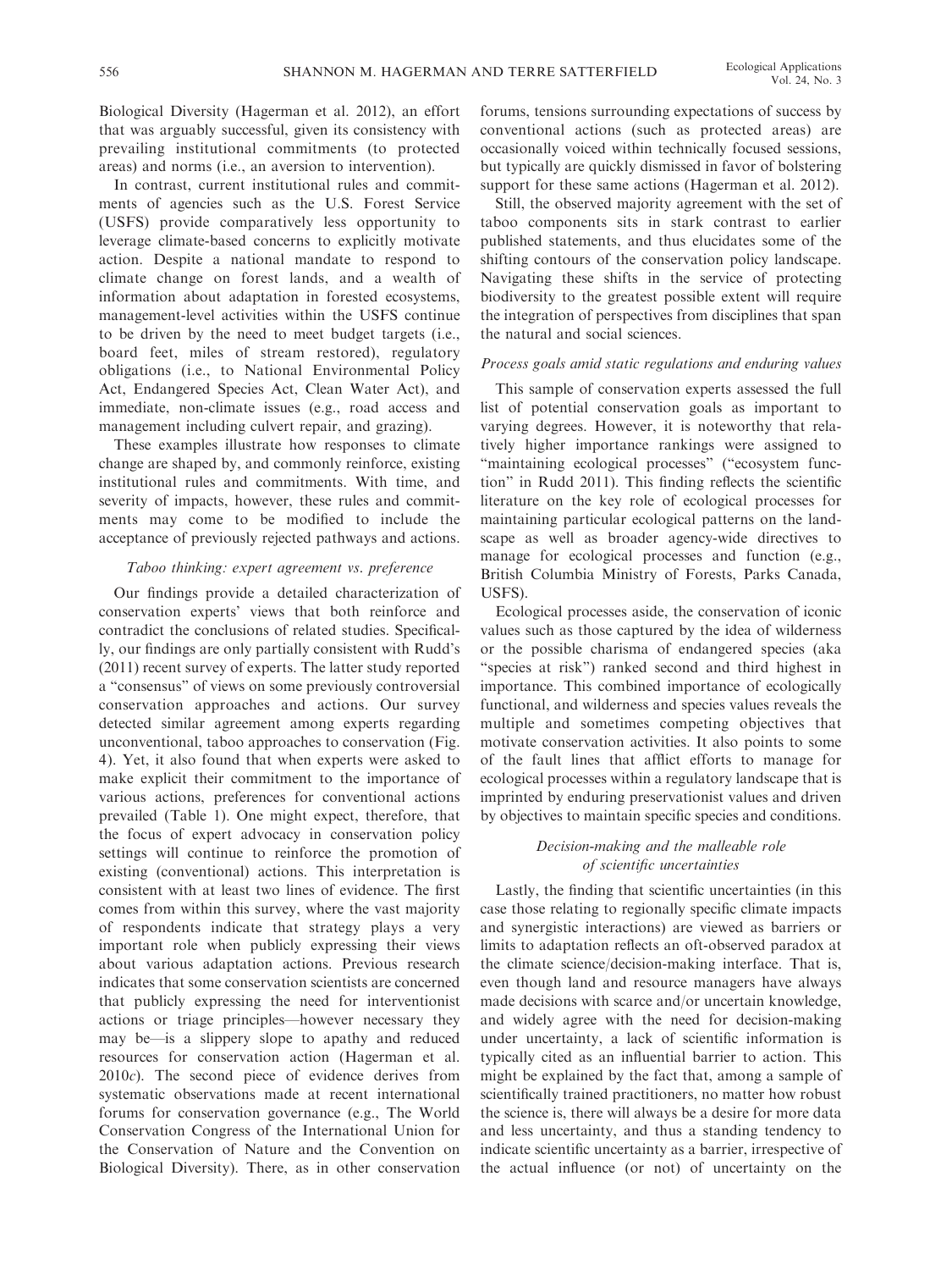evaluation, advocacy, and implementation of various actions.

More broadly, this finding may also reflect a commonly held (false) assumption that more or better information is one, if not the, crucial barrier to policy action. As demonstrated within the literature on behavioral decision-making, human behavior is more heavily influenced by historical relationships and experience, trust, social norms, affect, and belief, all of which can shape the interpretation of existing information (Kahan et al. 2009, Kahneman 2011). On this last point, it might be that scientific uncertainty is made to matter in decision-making not simply because of its perceived existence, but because it provides a legitimized way of asserting the objectives, beliefs, and values of those making decisions or promoting particular policy options.

That expressions of scientific uncertainty (as a barrier, or not) can to some extent be understood as standing in for particular normative positions and institutional commitments is consistent with our results. For instance, the experts surveyed here indicate that climate change will extensively impact dispersal, migration, biotic interactions, competition, mutualism, pathogens, and disease dynamics. While all of these processes are known to influence the distribution of species through space and time, they are not yet well represented in the models used to project future species and ecosystem distributions, given expected changes in climate. The myriad uncertainties that this creates in terms of model projections is widely recognized (Guisan and Thuiller 2005). However, it is also the case that these uncertainties tend to be glossed over in drawing implications for policy and management, namely recommendations for climate-informed, or ''climate-smart'' networks of protected areas (Williams et al. 2005, Vos et al. 2008, Hannah 2009, Rose and Burton 2011).

We argue that proposals for protected areas as an adaptation response to climate change have, in part, been insulated from meaningful policy discussions about the uncertainties associated with their effectiveness, because protected areas are nested within and sheltered by existing institutional norms. Other likely contributing factors include the view that the risks of unintended ecological consequences associated with protected areas are low in comparison with more interventionist actions such as species introductions (and thus there is relatively little need for implementation precaution in the face of uncertainty). Additionally, regardless of their efficacy, given climate change, many view protected areas as likely to deliver ancillary benefits to biodiversity in the short term (for instance by addressing immediate concerns such habitat loss and degradation).

Finally, three out of the five cited most important barriers or limits to implementing adaptation involve socalled ''human dimensions'' challenges. Political and regulatory uncertainties received high rankings, as did the challenge of navigating conflicting objectives of agencies and stakeholders. This finding reflects the very practical need to address the lack of empirical research on implementation dimensions of conservation adaptation. Outstanding questions to be addressed include the following. What institutional and resource characteristics contribute to successfully advancing adaptation initiatives in particular contexts? What decision processes and structures of governance can help to navigate inevitable clashes between adaptation and other objectives? How might regulatory frameworks and institutional arrangements be modified to better accommodate changing ecological conditions and potentially newly accepted management actions?

## CONCLUSIONS AND FUTURE RESEARCH DIRECTIONS

This study suggests several specific avenues for future research. Principally, the empirical material can be used as a reference from which to examine the potential evolution of expert views and preferences about conservation over time, as biophysical conditions change and previously unconventional-taboo options become potentially viable. This suggestion raises two design issues. The first relates to the need to assess views in specific decision contexts and locales (rather than in the abstract). The ability to do so is becoming increasingly possible as conceptual adaptation initiatives of the past 5–10 years are now being implemented. The recent study by Lemieux and Scott (2011) that examined scientist and manager views across suites of specific adaptation options as they applied to management options for Ontario parks is a good example of this much-needed move toward place-based research. To this end, we wholeheartedly agree with Lemieux et al. (2011) that, thus far, much of the conservation adaptation literature has been ''too generic.'' Moreover, future place-based research needs to include a wide range of regional contexts so as to test the expected influence of different climatic exposure regimes on attitudes and preferences.

The second issue concerns the sample population. This study was specifically designed to build on past qualitative research with conservation and biodiversity experts. However, in many cases there was not enough heterogeneity in responses to the dependent variables (e.g., perceived risk, levels of agreement across policy actions) to test for the effects of the independent variables such as gender, age, and political perspective. Although we anticipated relatively high levels of agreement with the policy actions tested, we did not expect this degree of homogeneity, given earlier contention regarding responses such as triage. Understanding the views of experts is crucial for interpreting the basis of proposed policy alternatives as outlined in the Introduction. However, future (place-based) work would benefit from taking a broader definition of expertise to include local, traditional, and citizen knowledge. Accordingly, in addition to scientist and expert practitioners, this would include sampling the views of key constituents such as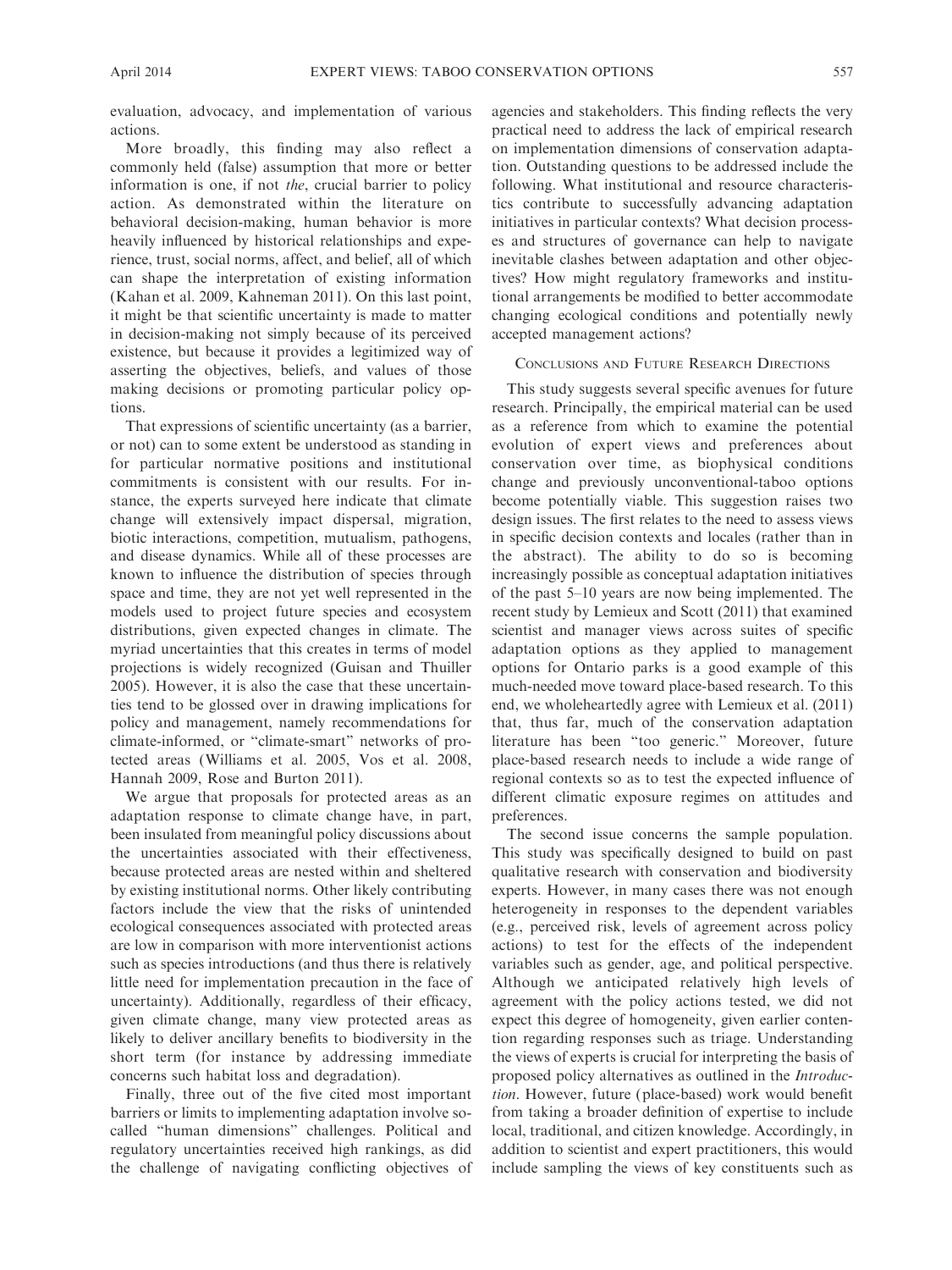Vol. 24, No. 3

policy makers, indigenous communities, industry groups, and activists.

Lastly, with regard to future research directions, our findings clarify a need to systematically examine questions relating to climate-informed triage principles, and decision frameworks for thinking through the stewardship and management of novel ecosystems. Although many conservationists may understandably prefer not to devote their attention to what might be seen as an undesirable or even academically risky research program of ''letting go'' (Marris 2007), empirical analysis and transparent debate are needed to identify the most ecologically effective, politically feasible, and socially just management actions and approaches in particular social-ecological contexts.

The challenge of adapting biodiversity conservation policy and practice to a warming world is characterized by a tangle of persistent uncertainties relating to the impacts of, and responses to, climate change, novel conservation actions, and conflicting objectives. Navigating these challenges will require humility, a willingness to learn from efforts conducted in particular locales, and the combined perspectives of scholars, practitioners, and citizens, working at the various scientific, ethical, political, social, and legal fronts of conservation. The future of conservation may be unclear, but the need for interdisciplinary, comparative, place-based empirical inquiry for charting its navigation is certain.

#### **ACKNOWLEDGMENTS**

This research was financially supported by a Social Science and Humanities Research Council (SSHRC) Fellowship to S. M. Hagerman (no. 756-2009-0599), and a SSHRC Research Development Initiative–Environmental Issues grant to T. Satterfield and S. M. Hagerman (820-2008-3020.). We thank two anonymous reviewers for their constructive comments and helpful suggestions. We also thank Hadi Dowlatabadi for constructive conversations prior to the survey design stage.

#### LITERATURE CITED

- Anderson, M. G., and C. E. Ferree. 2010. Conserving the stage: climate change and the geophysical underpinnings of species diversity. PLoS ONE 5:e11554.
- Araujo, M. B., D. Alagador, M. Cabeza, D. Nogues-Bravo, and W. Thuiller. 2011. Climate change threatens European conservation areas. Ecology Letters 14:484–492.
- Baron, J., L. Joyce, P. Kareiva, B. Keller, M. Palmer, C. Peterson, and J. Scott. 2008. Preliminary review of adaptation options for climate-sensitive ecosystems and resources. Final report. Synthesis and Assessment Product 4.4. Page 873 in. S. H. Julius and J. M. West, editors. U.S. Environmental Protection Agency, Washington, D.C., USA.
- Beier, P., and B. Brost. 2010. Use of land facets to plan for climate change: Conserving the arenas, not the actors. Conservation Biology 24:701–710.
- Bellard, C., C. Bertelsmeier, P. Leadley, W. Thuiller, and F. Courchamp. 2012. Impacts of climate change on the future of biodiversity. Ecology Letters 15:365–377.
- Bottrill, M. C., et al. 2008. Is conservation triage just smart decision making? Trends in Ecology and Evolution 23:649– 654.
- Burgman, M. 2004. Expert frailties in conservation risk assessment and listing decisions. Pages 20–29 in P. Hutch-

ings, D. Lunney, and C. Dickman, editors. Threatened species legislation: is it just an Act? Royal Zoological Society of New South Wales, New South Wales, Australia.

- Dillman, D. A. 2000. Mail and internet surveys: the tailored design method. John Wiley, New York, New York, USA.
- Gilovich, T., D. Griffin, and D. Kahneman. 2002. Heuristics and biases: the psychology of intuitive judgment. Cambridge University Press, New York, New York, USA.
- Glick, P., B. A. Stein, and N. A. Edelson. Scanning the conservation horizon: a guide to climate change vulnerability assessment. 2011. National Wildlife Federation, Washington, D.C., USA.
- Groves, C. R., et al. 2012. Incorporating climate change into systematic conservation planning. Biodiversity and Conservation 21:1651–1671.
- Guisan, A., and W. Thuiller. 2005. Predicting species distribution: offering more than simple habitat models. Ecology Letters 8:993–1009.
- Hagerman, S. M., H. Dowlatabadi, K. Chan, and T. S. Satterfield. 2010a. Propositions for adapting conservation policy to an era of change: an integrative synthesis of ecological and social insights. Global Environmental Change 20:351–362.
- Hagerman, S., H. Dowlatabadi, T. Satterfield, and T. McDaniels. 2010b. Expert views on biodiversity conservation in an era of climate change. Global Environmental Change 20:192–207.
- Hagerman, S. M., and T. Satterfield. 2013. Entangled judgments: Expert preferences for adapting biodiversity conservation to climate change. Journal of Environmental Management 129:555–563.
- Hagerman, S., T. Satterfield, and H. Dowlatabadi. 2010c. Climate change impacts, conservation and protected values: understanding promotion, ambivalence and resistance to policy change at the World Conservation Congress. Conservation and Society 8:298–311.
- Hagerman, S., R. Witter, C. Corson, D. Suarez, E. M. Maclin, M. Bourque, and L. M. Campbell. 2012. On the coattails of climate? Opportunities and threats of a warming Earth for biodiversity conservation. Global Environmental Change 22:724–735.
- Hannah, L. 2009. A global conservation system for climatechange adaptation. Conservation Biology 24:70–77.
- Hannah, L., G. F. Midgley, and D. Millar. 2002. Climate change-integrated conservation strategies. Global Ecology and Biogeography 11:485–495.
- Heller, N., and E. Zavaleta. 2009. Biodiversity management in the face of climate change: A review of 22 years of recommendations. Biological Conservation 142:14–32.
- Hobbs, R. J., et al. 2010. Guiding concepts for park and wilderness stewardship in an era of global environmental change. Frontiers in Ecology and the Environment 8:483– 490.
- Hobbs, R. J., L. M. Hallett, P. R. Ehrlich, and H. A. Mooney. 2011. Intervention ecology: applying ecological science in the twenty-first century. BioScience 61:442–450.
- Hobbs, R. J., E. Higgs, and J. A. Harris. 2009. Novel ecosystems: implications for conservation and restoration. Trends in Ecology and Evolution 24:599–605.
- Hoegh-Guldberg, O., L. Hughes, S. McIntyre, D. B. Lindenmayer, C. Parmesan, H. P. Possingham, and C. D. Thomas. 2008. Assisted colonization and rapid climate change. Science 321:345–346.
- Joyce, L. A., G. M. Blate, J. S. Littell, S. G. McNulty, C. I. Millar, S. C. Moser, R. P. Neilson, K. A. O'Halloran, and D. L. Peterson. 2008. National forests. Pages 3-1–3-127 in S. H. Julius and J. M. West, editors. Preliminary review of adaptation options for climate-sensitive ecosystems and resources. A report by the U.S. Climate Change Science Program and the Subcommittee on Global Change Research.